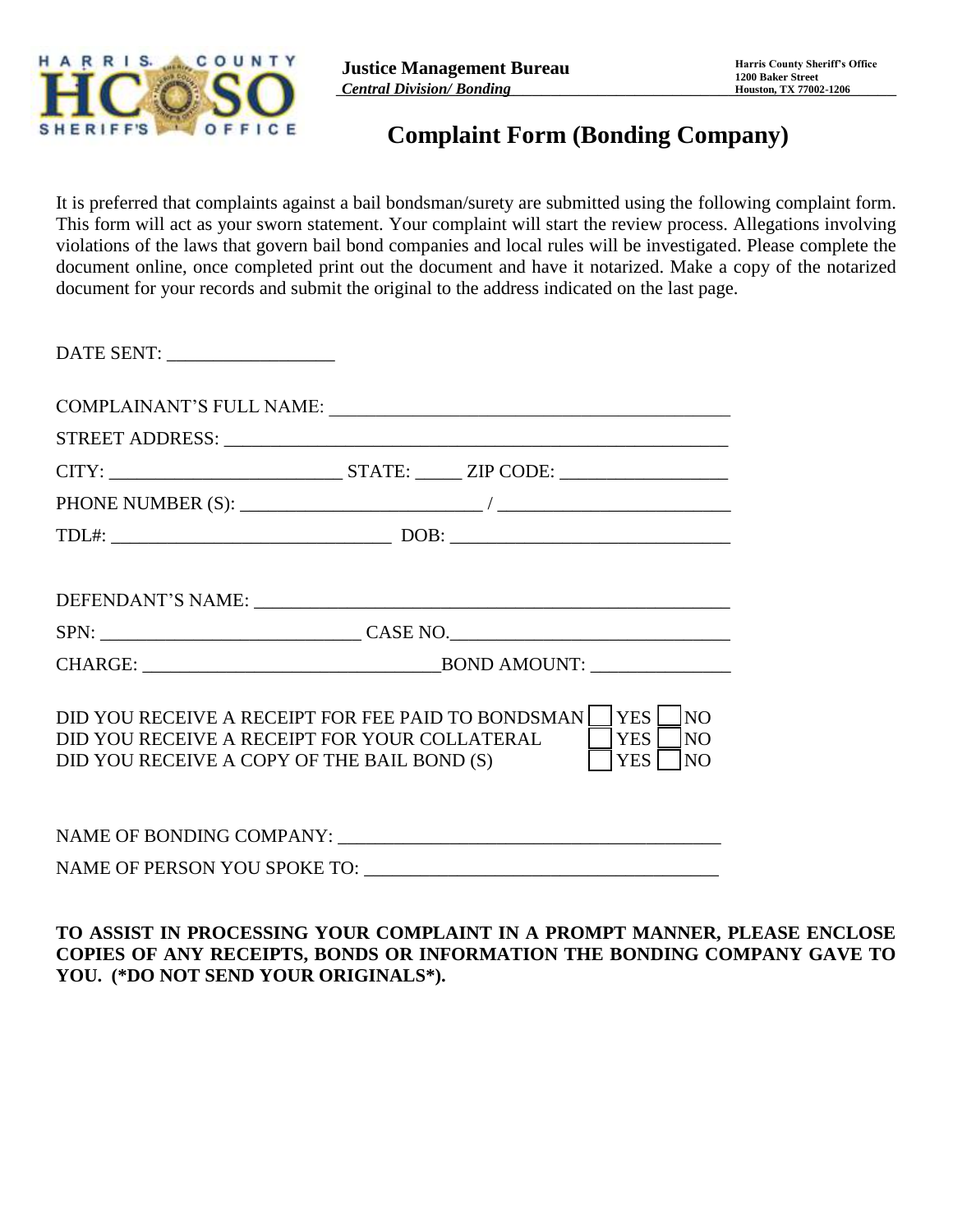| NATURE OF COMPLAINT: (Please explain in detail. Attach additional pages as needed.) |  |  |
|-------------------------------------------------------------------------------------|--|--|
|-------------------------------------------------------------------------------------|--|--|

**SIGNATURE OF COMPLAINANT**